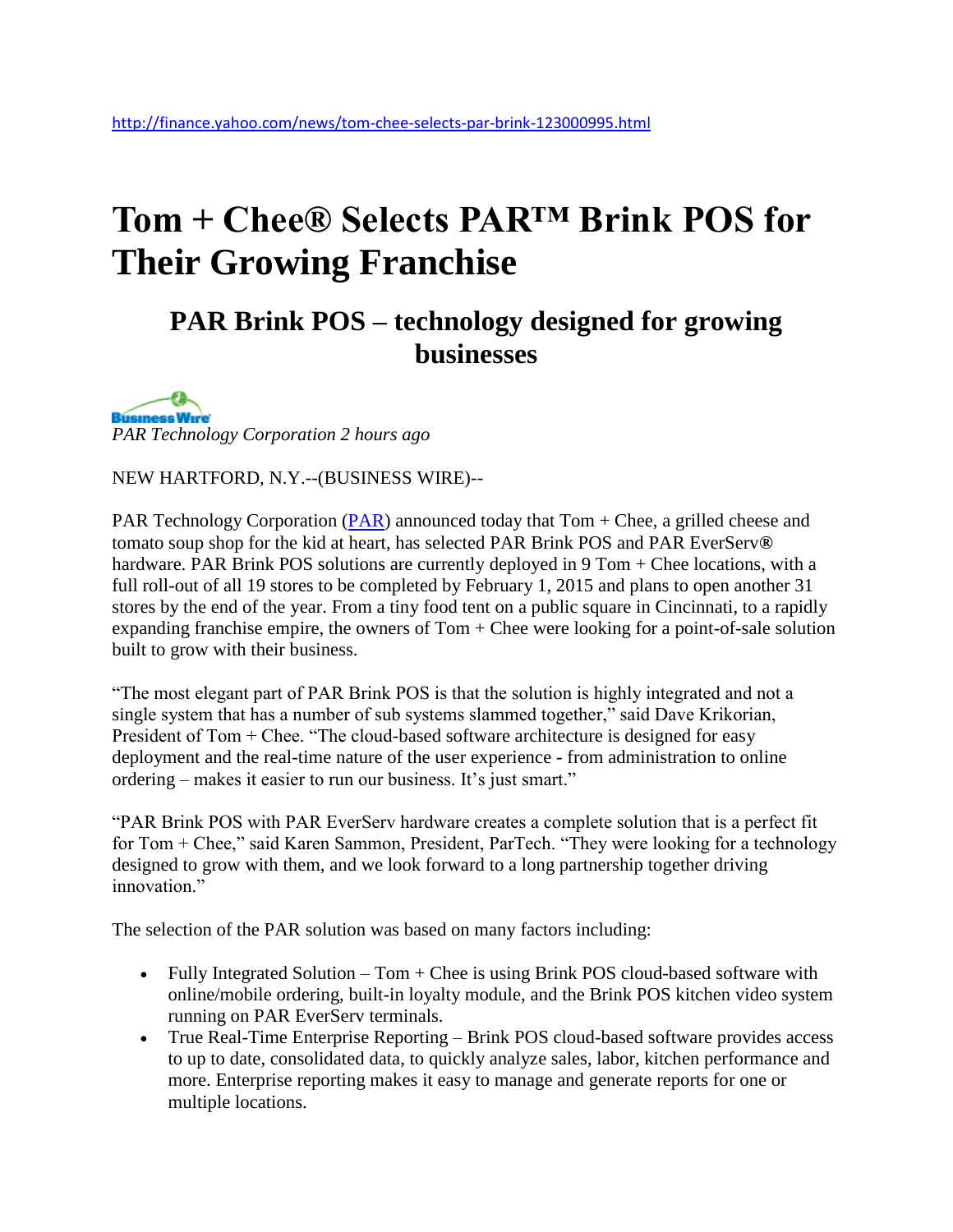• Cloud-Based Solution with modern architecture – No back office server is required; data is safe, secure and accessible in the cloud without a long term contract. Offline mode protects against service interruption to keep your businesses running smoothly. Automatic data synch occurs when service is restored.

**About Tom + Chee**

## **Related Quotes**

PAR5.91**-0.67%**

**[PAR Technology Corporation](http://finance.yahoo.com/q?s=PAR)** Watchlist

[5.91-0.04\(0.67%\)](http://finance.yahoo.com/q?s=PAR) NYSE9:33AM EST



[PAR TECHNOLOGY CORP Financials](http://finance.yahoo.com/q/is?s=par)

EDGAR Online Financials 1 mth 29 days ago

• [10-Q for PAR Technology Corp.](http://www.companyspotlight.com/routers/headline/52861/10004/6423571?cp_code=YAH1&1416182936)

Company Spotlight 2 mths ago

### [More](http://finance.yahoo.com/q/h?s=PAR)

Tom+Chee is the grilled cheese and tomato soup shop for the kid at heart, mixing classic comfort food with fresh ingredients, healthy alternatives, and a flare for the unexpected. From the vegetarian Hippy Chee, to the offbeat Grilled Cheese Donut, Tom+Chee offers 25+ sandwiches, fresh salads, along with three tomato soups with seasonal favorites like gazpacho and blue cheese chili. Spotlighting quality ingredients and friendly customer service, T+C's founders have grown this quirky grilled cheese business from a tiny food tent on a public square in Cincinnati to a rapidly expanding franchise empire, thanks to TV exposure and an investment deal on ABC's "Shark Tank."

#### **About PAR Technology Corporation**